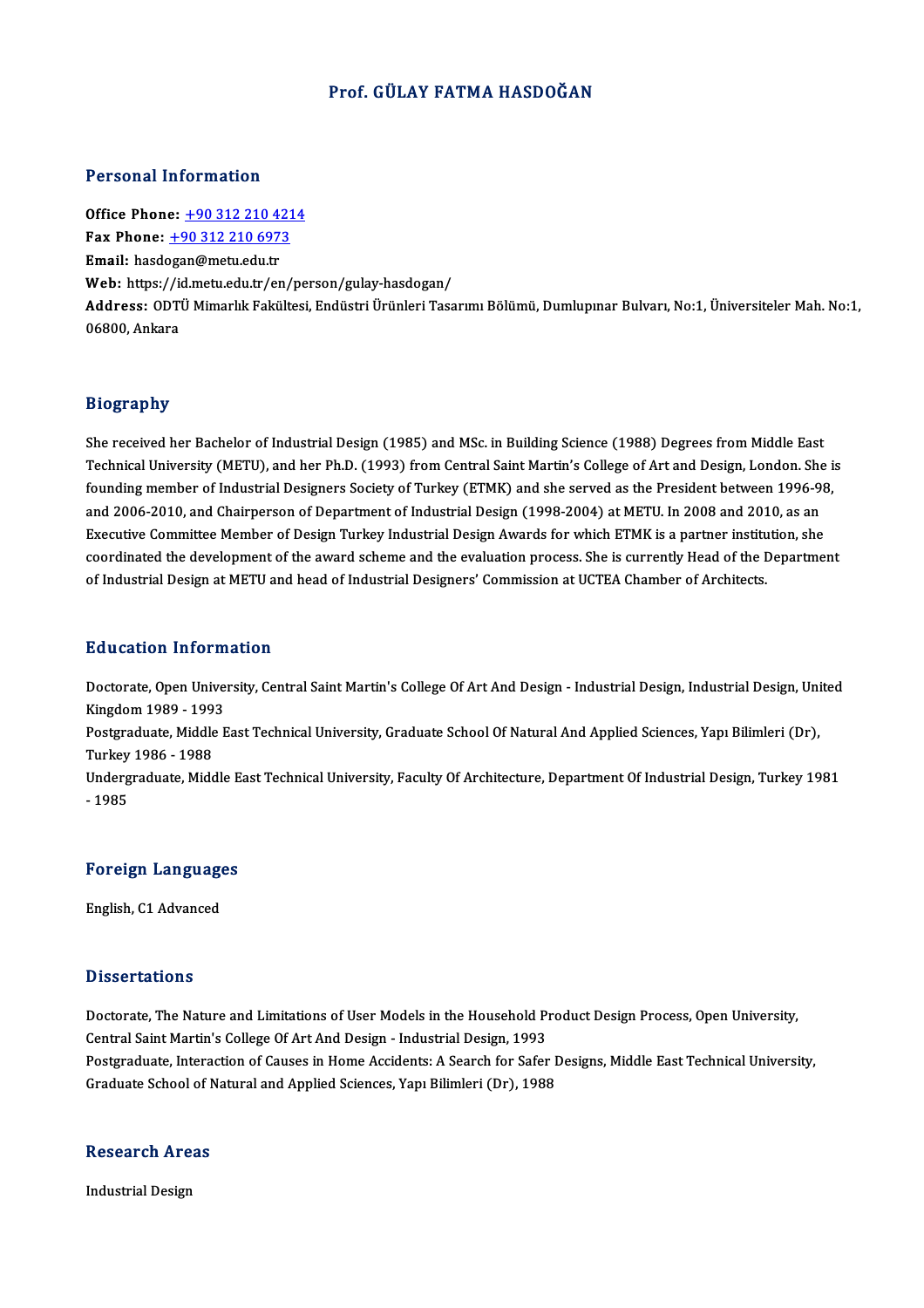### Academic Titles / Tasks

Academic Titles / Tasks<br>Professor, Middle East Technical University, Faculty Of Architecture, Department Of Industrial Design, 2012 - Continues<br>Associate Professor, Middle Feet Technical University, Faculty Of Architecture AssociateMic Trees 7 Tasks<br>Professor, Middle East Technical University, Faculty Of Architecture, Department Of Industrial Design, 2012 - Continues<br>Associate Professor, Middle East Technical University, Faculty Of Architect Profes<br>Assoc<br>2012 Associate Professor, Middle East Technical University, Faculty Of Architecture, Department Of Industrial Design, 1999<br>2012<br>Assistant Professor, Middle East Technical University, Faculty Of Architecture, Department Of Indus

Assistant Professor, Middle East Technical University, Faculty Of Architecture, Department Of Industrial Design, 1995 -Assistant Professor, Middle East Technical University, Faculty Of Architecture, Department Of Industrial Design, 1995 -<br>1999<br>Lecturer PhD, Middle East Technical University, Faculty Of Architecture, Department Of Industrial

1999<br>Lecturer PhD, Middle East Technical University, Faculty Of Architecture, Department Of Industrial Design, 1994<br>Research Assistant, Middle East Technical University, Faculty Of Architecture, Department Of Industrial De Lectui<br>Resea<br>1994

# Academic and Administrative Experience

Academic and Administrative Experience<br>Middle East Technical University, Faculty of Architecture, Department of Industrial Design, 2008 - Continues<br>Middle Fast Technical University, Faculty of Architecture, Department of I Middle East Technical University, Faculty of Architecture, Department of Industrial Design, 2008 - Contin<br>Middle East Technical University, Faculty of Architecture, Department of Industrial Design, 1998 - 2004<br>Middle Fast Middle East Technical University, Faculty of Architecture, Department o<br>Middle East Technical University, Faculty of Architecture, Department o<br>Middle East Technical University, Faculty of Architecture, 1997 - 1998 Middle East Technical University, Faculty of Architecture, 1997 - 1998<br>Courses

Courses<br>INDUSTRIAL DESIGN I, Undergraduate, 2018 - 2019, 2019 - 2020, 2020 - 2021, 2021 - 2022<br>Industrial Design II, Undergraduate, 2019, 2019, 2019, 2020, 2020, 2021 UOUI 505<br>INDUSTRIAL DESIGN I, Undergraduate, 2018 - 2019, 2019 - 2020, 2020 - 20<br>Industrial Design II, Undergraduate, 2018 - 2019, 2019 - 2020, 2020 - 2021<br>Pessarsk Methods in Industrial Design Pestarsduate, 1997, 1998, 19

INDUSTRIAL DESIGN I, Undergraduate, 2018 - 2019, 2019 - 2020, 2020 - 2021, 2021 - 2022<br>Industrial Design II, Undergraduate, 2018 - 2019, 2019 - 2020, 2020 - 2021<br>Research Methods in Industrial Design, Postgraduate, 1997 - Industrial Design II, Undergraduate, 2018 - 2019, 2019 - 2020, 2020 - 2021<br>Research Methods in Industrial Design, Postgraduate, 1997 - 1998, 1998 - 1999, 1999 - 2000, 2000 - 2001, 2001 - 2002<br>2002 - 2003, 2003 - 2004, 2004 Research Methods in Industrial Design, Postgraduate, 1997 - 1998, 1998 - 1999, 1999 - 2000, 2000 - 2001, 2001 - 2002<br>2002 - 2003, 2003 - 2004, 2004 - 2005, 2005 - 2006, 2006 - 2007, 2007 - 2008, 2008 - 2009, 2009 - 2010, 2 2002 - 2003, 2003 - 2004,<br>2011 - 2012, 2012 - 2013,<br>2020 - 2021, 2021 - 2022<br>Industrial Design V, Under 2011 - 2012, 2012 - 2013, 2013 - 2014, 2014 - 2015, 2015 - 2016, 2016 - 2017, 2017 - 2018, 2018 - 2019, 2019 - 20<br>2020 - 2021, 2021 - 2022<br>Industrial Design V, Undergraduate, 2002 - 2003, 2003 - 2004, 2004 - 2005, 2005 - 2

2020 - 2021, 2021 - 2022<br>Industrial Design V, Undergraduate, 2002 - 2003, 2003 - 2004, 2004 - 2005, 2005 - 2006, 2006 - 2007, 2007 - 2008,<br>2008 - 2009, 2009 - 2010, 2010 - 2011, 2011 - 2012, 2012 - 2013, 2013 - 2014, 2014 Industrial Design V, Undergraduate, 2002 - 2003, 2003 - 2004, 2004 - 2005, 2005 - 2006, 2006 - 2007, 2007 - 2008,

### Advising Theses

Advising Theses<br>Hasdoğan G. F. , Exploring Futures With World Building in Design Education: Building and Applying a Theoretical Model<br>Through Agtion Researsh, Destarate E.CAČI AR(Student), 2021 Through Actions<br>Through Action Research, Doctorate, E.ÇAĞLAR(Student), 2021<br>Hasdoğan C. E., Docian for positive self belp intervention evneri Hasdoğan G. F. , Exploring Futures With World Building in Design Education: Building and Applying a Theoretical M<br>Through Action Research, Doctorate, E.ÇAĞLAR(Student), 2021<br>Hasdoğan G. F. , Design for positive self-help i

Through Action Research, Doctorate, E.ÇAĞLAR(Student), 2021<br>Hasdoğan G. F. , Design for positive self-help intervention experienc<br>mental health applications, Postgraduate, Y.MERVE(Student), 2020<br>Hasdoğan C. E., An ideation Hasdoğan G. F. , Design for positive self-help intervention experience with the investigation of meditation-oriented<br>mental health applications, Postgraduate, Y.MERVE(Student), 2020<br>Hasdoğan G. F. , An ideation method in d

mental health applications,<br>Hasdoğan G. F. , An ideation<br>N.Nagihan(Student), 2020<br>Hasdoğan G. F. , An investio Hasdoğan G. F. , An ideation method in design for iot: Creating object personas via sensor data, Doctorate,<br>N.Nagihan(Student), 2020<br>Hasdoğan G. F. , An investigation of emergence, development and types of open design: A c

N.Nagihan(Student), 2020<br>Hasdoğan G. F. , An investigation of emergence, development and types of<br>responsible design approach, Postgraduate, H.ALTINOVA(Student), 2019<br>HASDOČAN G. E., Now generation industrial designers' me Hasdoğan G. F. , An investigation of emergence, development and types of open design: A case study on socially<br>responsible design approach, Postgraduate, H.ALTINOVA(Student), 2019<br>HASDOĞAN G. F. , New generation industrial

responsible design approach, Postgraduate, H.ALTINOVA(Student), 2019<br>HASDOĞAN G. F. , New generation industrial designers' motivational drivers tov<br>industrial design organizations in Turkey, Postgraduate, T.Celal(Student), HASDOĞAN G. F. , New generation industrial designers' motivational drivers towards engagement with professional<br>industrial design organizations in Turkey, Postgraduate, T.Celal(Student), 2019<br>HASDOĞAN G. F. , Developing an

industrial design organizations in Turkey, Postg<br>HASDOĞAN G. F. , Developing an external bike i<br>process, Postgraduate, M.ERDİ(Student), 2016<br>HASDOĞAN G. E., Integrating 2D physical and d HASDOĞAN G. F. , Developing an external bike rack design for inner-city public busses through an action research<br>process, Postgraduate, M.ERDİ(Student), 2016<br>HASDOĞAN G. F. , Integrating 3D physical and digital modeling in

process, Postgraduate, M.ERDİ(Studen<br>HASDOĞAN G. F. , Integrating 3D physi<br>Doctorate, M.ÖZTÜRK(Student), 2016<br>HASDOĞAN G. E. , Produst sommersial HASDOĞAN G. F. , Integrating 3D physical and digital modeling into 3D form creation in industrial design education,<br>Doctorate, M.ÖZTÜRK(Student), 2016<br>HASDOĞAN G. F. , Product commercials as lifestyle representations: A st

Doctorate, M.ÖZTÜRK(Student), 2016<br>HASDOĞAN G. F. , Product commercials as lifestyle representations:<br>in Turkey between 1980-2012, Doctorate, R.DİMLİ(Student), 2015<br>HASDOĞAN G. E. . The role of in bouse autometive designer HASDOĞAN G. F. , Product commercials as lifestyle representations: A study on white goods and automobile c<br>in Turkey between 1980-2012, Doctorate, R.DİMLİ(Student), 2015<br>HASDOĞAN G. F. , The role of in-house automotive des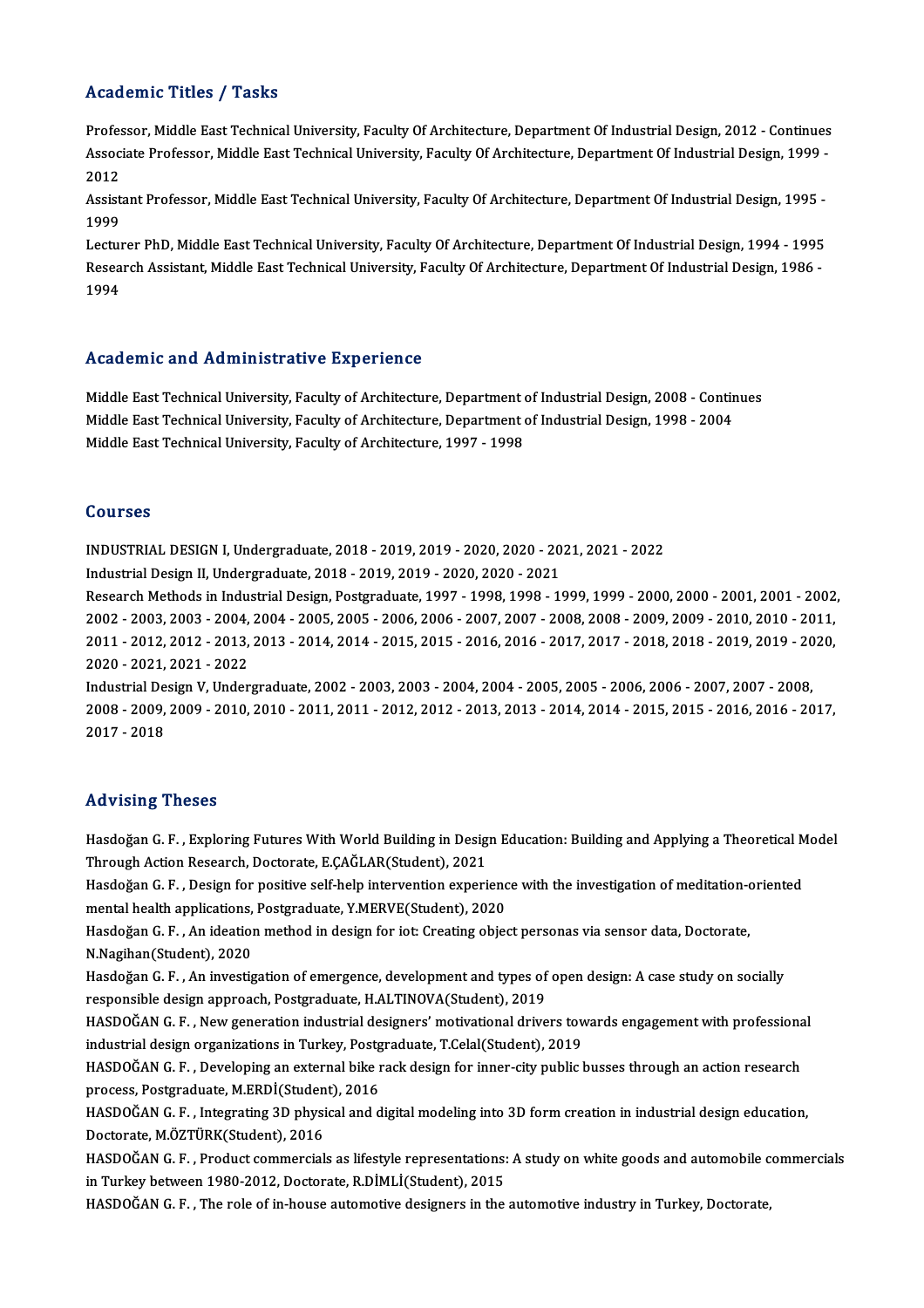B.YAZICI(Student),2013

B.YAZICI(Student), 2013<br>Korkut F., Hasdoğan G. F. , Assessment of novelty and distinctive character in industrial design protection in Turkey,<br>Pesterate G.CANKIZ(Student), 2011 B.YAZICI(Student), 2013<br>Korkut F., Hasdoğan G. F. , Assessmen<br>Doctorate, G.CANKIZ(Student), 2011<br>HASDOČAN G. E., Hasdoğan G., Desiz Doctorate, G.CANKIZ(Student), 2011<br>HASDOĞAN G. F. , Hasdoğan G., Designing perceptual persuasion; development of a design tool that enables designers to

Doctorate, G.CANKIZ(Student), 2011<br>HASDOĞAN G. F. , Hasdoğan G., Designing perceptual persuasion; development of a design tool that enables designers t<br>use the persuasiveness of visual elements in conversion centered websi HASDOĞAN G. F. , Hasdoğan G., Designing perceptual persuasion; development of a design tool that enables designer<br>use the persuasiveness of visual elements in conversion centered website design/, Postgraduate, W.H.(Student use the persuasiveness of visual elements in con<br>HASDOĞAN G. F. , The role of design attributes in<br>players, Postgraduate, D.Gedikli(Student), 2011<br>HASDOĞAN G. E. . The role of design attributes in HASDOĞAN G. F. , The role of design attributes in shaping users' value assignment: the case of portable digital audio<br>players, Postgraduate, D.Gedikli(Student), 2011<br>HASDOĞAN G. F. , The role of design attributes in shapin players, Postgraduate, D.Gedikli(Student), 2011

HASDOĞAN G. F. , The role of design attributes in shaping users' value assignment: The case of portable digital audio<br>players, Postgraduate, D.GEDİKLİ(Student), 2011<br>HASDOĞAN G. F. , A semantic approach to the relationship

players, Postgraduate, D.GEDİKLİ(Student), 2011<br>HASDOĞAN G. F. , A semantic approach to the relationship between brand identity and exterior product design for vis<br>brand recognition,through a case study on local commercial HASD<br>brand<br>2010<br>HASD brand recognition,through a case study on local commercial vehicle brand, TEMSA, Postgraduate, A.ZENGİN(Student),<br>2010<br>HASDOĞAN G. F. , The influence of product appearance on perceived product quality in reference to washi

Postgraduate,A.BURAK(Student),2010 HASDOĞAN G. F. , The influence of product appearance on perceived product quality in reference to washing machines<br>Postgraduate, A.BURAK(Student), 2010<br>HASDOĞAN G. F. , Position of design and the designer in low-tech small

Postgraduate, A.BURAK(Student), 2010<br>HASDOĞAN G. F. , Position of design and t<br>Postgraduate, M.ÖZTÜRK(Student), 2009<br>HASDOĞAN G. E. An annreach to ashieve HASDOĞAN G. F. , Position of design and the designer in low-tech small and medium scale furniture industry in Turke<br>Postgraduate, M.ÖZTÜRK(Student), 2009<br>HASDOĞAN G. F. , An approach to achieve design recommendations for i

Postgraduate, M.ÖZTÜRK(Student), 2009<br>HASDOĞAN G. F. , An approach to achieve design recommendations for interior elements of urban<br>with regard to user perception of semantic dimensions, Postgraduate, M.TURHAN(Student), 20 HASDOĞAN G. F. , An approach to achieve design recommendations for interior elements of urban railway transpor<br>with regard to user perception of semantic dimensions, Postgraduate, M.TURHAN(Student), 2008<br>HASDOĞAN G. F. , S

with regard to user perception of semantic dimensions, Postgraduate, M.TURHAN(Student), 2008<br>HASDOĞAN G. F. , Strategies for an effective university-industry collaboration in industrial design education: A case study of graduation projects, Postgraduate, Ö.ORHUN(Student), 2007

HASDOĞAN G. F. , Presenting the outcomes of a participatory user workshop: A design resource based on the case of TV<br>remote controls, Postgraduate, D.ÖZÇELİK(Student), 2007 HASDOĞAN G. F. , Presenting the outcomes of a participatory user workshop: A design resource based on the case<br>remote controls, Postgraduate, D.ÖZÇELİK(Student), 2007<br>HASDOĞAN G. F. , User workshops: A procedure for elicit

remote controls, Postgra<br>HASDOĞAN G. F. , User v<br>G.TÖRE(Student), 2006<br>HASDOĞAN G. E. . The re HASDOĞAN G. F. , User workshops: A procedure for eliciting user needs and user defined problems, Postgraduate,<br>G.TÖRE(Student), 2006<br>HASDOĞAN G. F. , The role of the in-house industrial designer in Turkish industry: Percep

G.TÖRE(Student), 2006<br>HASDOĞAN G. F. , The role of the in-house industrial designer in Turkish industry: Perceptions of manufacturers and designers, Postgraduate, A.BÜLBEN(Student), 2006

HASDOĞAN G. F. , The role of of the in-house industrial designer in Turkish industry : perceptions of manufacturers and<br>designers, Postgraduate, A.Bülben(Student), 2006 HASDOĞAN G. F. , The role of of the in-house industrial designer in Turkish industry : perceptions of manufacture<br>designers, Postgraduate, A.Bülben(Student), 2006<br>HASDOĞAN G. F. , The state of outsourcing design expertise

designers, Postgraduate,<br>HASDOĞAN G. F. , The st<br>Y.ORAN(Student), 2006<br>HASDOĞAN C. E. , USSE v HASDOĞAN G. F. , The state of outsourcing design expertise in the Turkish manufacturing industry, Postgraduate<br>Y.ORAN(Student), 2006<br>HASDOĞAN G. F. , User workshops: procedure for eliciting user needs and user defined prob

Y.ORAN(Student), 2006<br>HASDOĞAN G. F. , User workshops: procedure for eliciting user needs and user defined problems, Postgraduate,<br>G.Töre(Student), 2006 HASDOĞAN G. F. , User workshops: procedure for eliciting user needs and user defined problems, Postgraduate,<br>G.Töre(Student), 2006<br>Hasdoğan G. F. , Designing Customer Demand Oriented products : A Case Study on Inner City B

G.Töre(Student), 2006<br>Hasdoğan G. F. , Designing Customer Demand Ori<br>Türkiye A.Ş., Postgraduate, F.Ant(Student), 2005<br>HASDOČAN G. E., Cuidelines fan a materiale selse Hasdoğan G. F. , Designing Customer Demand Oriented products : A Case Study on Inner City Bus Interior Design in MAN<br>Türkiye A.Ş., Postgraduate, F.Ant(Student), 2005<br>HASDOĞAN G. F. , Guidelines for a materials selection so

Türkiye A.Ş., Postgraduate, F.Ant(Student), 2005<br>HASDOĞAN G. F. , Guidelines for a materials selection source fo<br>of Turkish designers, Postgraduate, E.KARANA(Student), 2004<br>HASDOĞAN G. E... Analysing design prosessesu A st HASDOĞAN G. F. , Guidelines for a materials selection source for industrial design activity: A survey on the e<br>of Turkish designers, Postgraduate, E.KARANA(Student), 2004<br>HASDOĞAN G. F. , Analysing design processes: A stud

of Turkish designers, Postgraduate, E.KARANA(Student), 2004<br>HASDOĞAN G. F. , Analysing design processes: A study on grad<br>Postgraduate, G.ACAR(Student), 2004 HASDOĞAN G.F., Analysing design processes: A study on graduation projects of industrial design students,

HASDOĞAN G. F., Gendering of products: In industrial design, Postgraduate, A.AKATA(Student), 2003

HASDOĞAN G. F. , A Perspective on the person-product relationship: Attachment and detachment, Postgraduate,<br>Ö.SAVAŞ(Student), 2002 HASDOĞAN G. F. , A Perspective on the person-product relationship: Attachment and detachment, Postgraduate,<br>Ö.SAVAŞ(Student), 2002<br>HASDOĞAN G. F. , The Sources of creativity in peddling products with particular focus on sm

Ö.SAVAŞ(Student), 2002<br>HASDOĞAN G. F. , The Sources of creativity in pedd<br>Turkey, Postgraduate, D.AKBULUT(Student), 2001 Turkey, Postgraduate, D.AKBULUT(Student), 2001<br>Jury Memberships

Competition, 6. ARED Ödülleri, Açık Hava Reklamcıları Derneği, November, 2020 yary Tremberompo<br>Competition, 6. ARED Ödülleri, Açık Hava Reklamcıları Derneği, November, 2020<br>Competition, Amorf Doğal Taş Proje Tasarım Yarışması, Ege İhracatçı Birlikleri, July, 2020<br>Competition, Düsten Corseğe Tasarım Competition, 6. ARED Ödülleri, Açık Hava Reklamcıları Derneği, November, 2020<br>Competition, Amorf Doğal Taş Proje Tasarım Yarışması, Ege İhracatçı Birlikleri, July, 2<br>Competition, Düşten Gerçeğe Tasarım Yarışması, Cemer Ken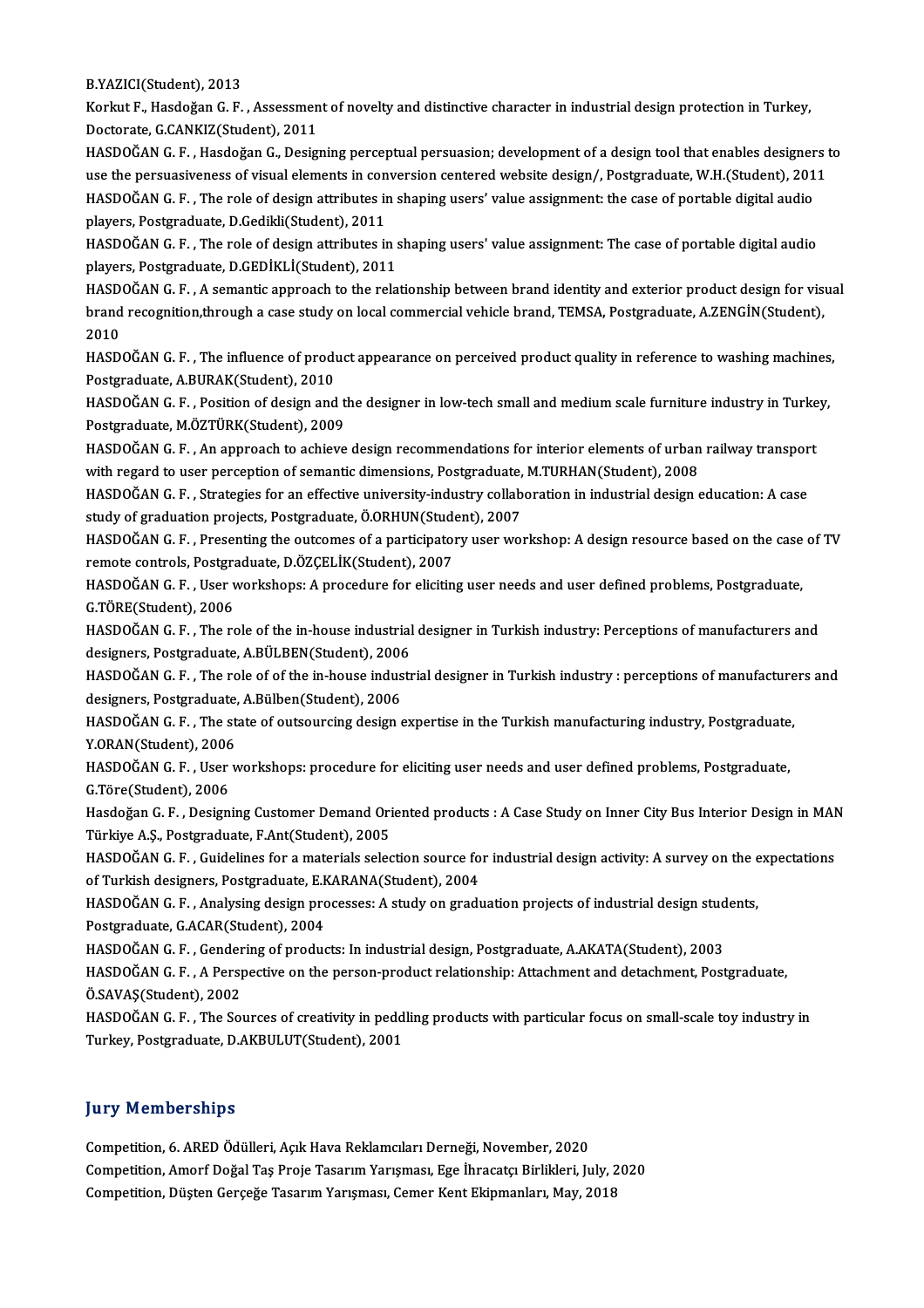#### Designed Lessons

**Designed Lessons<br>Hasdoğan G. F. , Korkut F., Collaborative Design II, Undergraduate, 2003 - 2004<br>Hasdoğan G. E., Korkut E. Collaborative Design L. Undergraduate, 2003 - 2004** Beergned Beeseems<br>Hasdoğan G. F. , Korkut F., Collaborative Design II, Undergraduate, 2003 - 2004<br>Hasdoğan G. F. , Korkut F., Collaborative Design I, Undergraduate, 2003 - 2004<br>Hasdoğan G. F. , Bessarsh Mathods in Industri Hasdoğan G. F. , Korkut F., Collaborative Design I, Undergraduate, 2003 - 2004<br>Hasdoğan G. F. , Research Methods in Industrial Design I, Postgraduate, 1997 - 1998

#### Taught Courses And Trainings

**Taught Courses And Trainings<br>Hasdoğan G. F. , Korkut F., Börekçi N. A. G. Z. , Design Thinking for Non-designers Workshop, 2019 - 2019<br>Hasdoğan G. E., Korkut E. Ünlü G. E., Currigulum Dovelopment Workshop for the Establis** Hasdoğan G. F. , Korkut F., Ünlü C. E. , Curriculum Development Workshop for the Establishment of Industrial Design<br>Department at the National University of Science and Technology, 2011 - 2011 Hasdoğan G. F. , Korkut F., Börekçi N. A. G. Z. , Design Thinking for Non-designeı<br>Hasdoğan G. F. , Korkut F., Ünlü C. E. , Curriculum Development Workshop for tl<br>Department at the National University of Science and Techno

#### Designed Programs

HasdoğanG.F. ,KorkutF.,ÜnlüC.E. ,BörekçiN.A.G.Z. ,KurtgözüA.E. ,Postgraduate,EndüstriÜrünleriTasarımı Doktora Programı, 2004 - Continues

Hasdoğan G.F., Undergraduate Double Major, Master of Science in Industrial Design, 1997 - Continues

## Articles Published in Journals That Entered SCI, SSCI and AHCI Indexes

rticles Published in Journals That Entered SCI, SSCI and AHCI Indexes<br>I. Concept Development for Vehicle Design Education Projects Carried Out in Collaboration with<br>Industry Industry<br>Industry<br>PÖPEKCLI BÖREKÇİN.A.G.Z. ,KAYGANP.,HASDOĞANG.F. Procedia CIRP, vol.50, pp.751-758, 2016 (Journal Indexed in SCI) BÖREKÇİ N. A. G. Z. , KAYGAN P., HASDOĞAN G. F.<br>Procedia CIRP, vol.50, pp.751-758, 2016 (Journal Indexed in SCI)<br>II. CHARACTERISING TURKISH DESIGN THROUGH GOOD DESIGN CRITERIA: THE CASE OF 'DESIGN<br>TURKEY' INDUSTRIAL DE Procedia CIRP, vol.50, pp.751-758, 2016 (Journal Charl Charl Charl Charl Charl The Turkey' Industrial Design Awards<br>TURKEY' INDUSTRIAL DESIGN AWARDS CHARACTERI<mark>:</mark><br>TURKEY' IND<br>Hasdogan G. F.<br>METU IOUPNA! TURKEY' INDUSTRIAL DESIGN AWARDS<br>Hasdogan G. F.<br>METU JOURNAL OF THE FACULTY OF ARCHITECTURE, vol.29, pp.171-191, 2012 (Journal Indexed in AHCI) Hasdogan G. F.<br>METU JOURNAL OF THE FACULTY OF ARCHITECTURE, vol.29, pp.171-191, 2012 (Journal Indexed in AHCI)<br>III. The Institutionalization of the Industrial Design Profession in Turkey: Case Study - The Industrial<br>Design METU JOURNAL OF THE FACULT<br>The Institutionalization of th<br>Designers Society of Turkey The Institutio<br>Designers Soo<br>Hasdoğan G. F.<br>DESICN JOUPN Designers Society of Turkey<br>Hasdoğan G. F.<br>DESIGN JOURNAL, vol.12, pp.311-337, 2009 (Journal Indexed in AHCI)<br>The role of user models in product design for assessment of u Hasdoğan G. F.<br>DESIGN JOURNAL, vol.12, pp.311-337, 2009 (Journal Indexed in AHCI)<br>IV. The role of user models in product design for assessment of user needs<br>Hasdoğan G. F. DESIGN JOURN<br>**The role of u:**<br>Hasdoğan G. F.<br>Design Studies

## Design Studies, vol.17, pp.19-33, 1996 (Journal Indexed in SCI Expanded)

### Articles Published in Other Journals

- rticles Published in Other Journals<br>I. Geleceğin Mutfakları için Yeni Nesil Fikirler<br>Sanar Bodslav B. Hasdeğan C. E Sener Pedgley B., Hasdoğan G. F.<br>Sener Pedgley B., Hasdoğan G. F.<br>Panyo J. Mutfak no 1 nn 46 52 Geleceğin Mutfakları için Yeni Nesil Fikirler<br>Şener Pedgley B., Hasdoğan G. F.<br>Banyo + Mutfak, no.1, pp.46-52, 2014 (National Non-Refereed Journal)<br>Türkiye de Endüstriyel Teserumların Korunmasında Hygulamaya Şener Pedgley B., Hasdoğan G. F.<br>Banyo + Mutfak, no.1, pp.46-52, 2014 (National Non-Refereed Journal)<br>II. Türkiye de Endüstriyel Tasarımların Korunmasında Uygulamaya Yönelik Sorunlar Ayırt Edici Nitelik<br>Değerlendirmesi
- Banyo + Mutfak, no.1, pp.46-52, 2014 (National Non-Ref<br>Türkiye de Endüstriyel Tasarımların Korunmasınd<br>Değerlendirmesi için Kavramsal bir Model Önerisi<br>Hasdağan C. E Hasdoğan G.F. Legal, vol.1, no.2, pp.341-353, 2005 (National Non-Refereed Journal)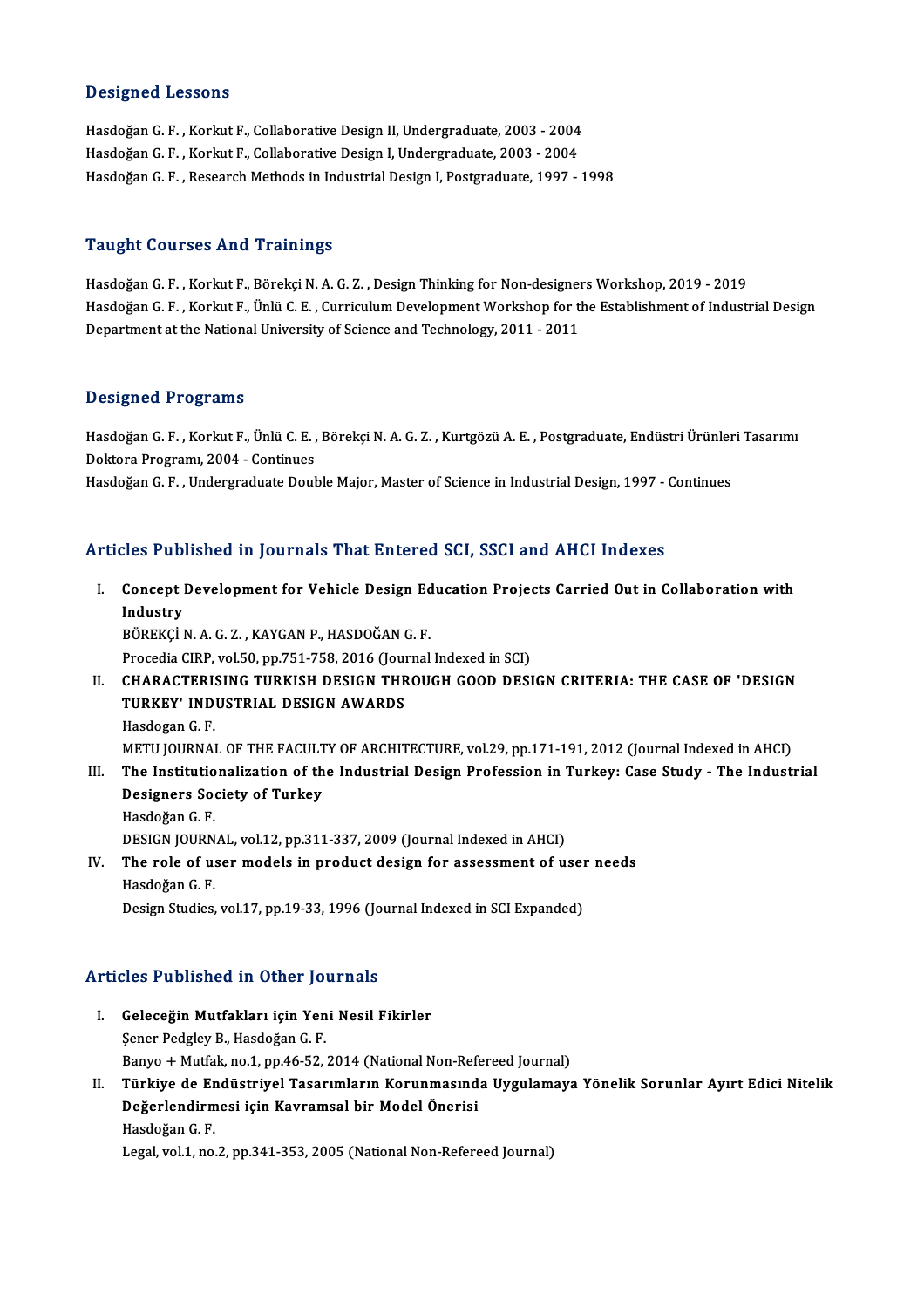## Books&Book Chapters

ooks & Book Chapters<br>I. Case study: decent work and economic growth (SDG8): the use of creative product design to<br>conorate employment ennortunities through materials driven sunply shains generate employment and economic growth (SDG8): the use of creative p<br>generate employment opportunities through materials driven supply chains<br>Evans M. Timethy W. Osania L. Camalial M. Wivonsels D. Hasdağan C. E Case study: decent work and economic growth (SDG8): the use of<br>generate employment opportunities through materials driven sup<br>Evans M., Timothy W., Osanjo L., Gamaliel M., Wiyancoko D., Hasdoğan G. F.<br>in: Design for Clabel generate employment opportunities through materials driven supply chains<br>Evans M., Timothy W., Osanjo L., Gamaliel M., Wiyancoko D., Hasdoğan G. F.<br>in: Design for Global Challenges and Goals, Emmanuel Tsekleves,Rachel Coop Evans M., Timothy W., Osanjo L., Gamaliel M., Wiyancoko D., Hasdoğan G. F.

# London/New York, London, pp.123-135, 2021<br>Refereed Congress / Symposium Publications in Proceedings

| Refereed Congress / Symposium Publications in Proceedings |                                                                                                                                                            |
|-----------------------------------------------------------|------------------------------------------------------------------------------------------------------------------------------------------------------------|
| Ι.                                                        | Yaşlılar için Evde E-Sağlık Çözümleri<br>ŞENER PEDGLEY B., Pedgley O., HASDOĞAN G. F.                                                                      |
|                                                           | UTAK 2018 Ulusal Tasarım Araştırmaları Konferansı: Tasarım ve Umut, Turkey, 12 - 14 September 2018                                                         |
| П.                                                        | Nesnelerin İnterneti için Tasarım                                                                                                                          |
|                                                           | Tuna N., Hasdoğan G. F.                                                                                                                                    |
|                                                           | UTAK 2018 Üçüncü Ulusal Tasarım Araştırmaları Konferansı: Tasarım ve Umut, Ankara, Turkey, 12 - 14 September                                               |
|                                                           | 2018, pp 235-252                                                                                                                                           |
| III.                                                      | Nesnelerin interneti için kurgusal tasarım                                                                                                                 |
|                                                           | TUNA N N , HASDOĞAN G F.                                                                                                                                   |
|                                                           | UTAK 2018, Ankara, Turkey, 12 - 14 September 2018                                                                                                          |
| IV.                                                       | Empowering Craftspeople by Reinforcing Design Skills The Case of a Design Training Course for                                                              |
|                                                           | Woodworking in Kastamonu Turkey                                                                                                                            |
|                                                           | Hasdoğan G.F., Hasdoğan M.                                                                                                                                 |
|                                                           | Making Futures: craft and the (re)turn of the maker in a post-global sustainably aware society, Plymouth, United<br>Kingdom, 24 - 25 September 2015, vol.4 |
| V.                                                        | Concept development for vehicle design education projects carried out in collaboration with                                                                |
|                                                           | industry                                                                                                                                                   |
|                                                           | Börekçi N. A. G. Z., Kaygan P., Hasdogan G.                                                                                                                |
|                                                           | 26th CIRP Design Conference, Stockholm, Sweden, 15 - 17 June 2016, vol.50, pp.751-758                                                                      |
| VI.                                                       | Tasarım Hukukunda Yenilik ve Ayırt Edici Nitelik Değerlendirmesinde Kullanılan Terimler Açısından                                                          |
|                                                           | Kavramsallaştırma Sorunları                                                                                                                                |
|                                                           | ELIBOL G. C., KORKUT F., HASDOĞAN G. F.                                                                                                                    |
|                                                           | Endüstride, Tasarımda, Eğitimde 40 Yıl Sempozyum Bildiri Kitabı, İstanbul, Turkey, 7 - 09 December 2011, pp.309-<br>316                                    |
| VII.                                                      | User workshops: a method for eliciting user needs                                                                                                          |
|                                                           | TÖRE YARGIN G., HASDOĞAN G.F.                                                                                                                              |
|                                                           | The Fifth Conference on Design and Emotion, Göteborg, Sweden, 27 - 29 September 2006                                                                       |
| VIII.                                                     | Endüstri Destekli Eğitim Projelerinde Tasarım Sürecini Etkileyen Faktörler: Öğrenci                                                                        |
|                                                           | Değerlendirmesine Dayalı Bir Vaka Çalışması                                                                                                                |
|                                                           | Hasdoğan G. F., Börekçi N. A. G. Z., Korkut F.                                                                                                             |
|                                                           | Türkiye'de Tasarımı Tartışmak: III. Ulusal Tasarım Kongresi Bildiri Kitabı, İstanbul, Turkey, 19 - 22 June 2006,<br>pp 96-107                              |
| IX.                                                       | Tasarımların Korunmasında Türkiye Deneyimi ve Yeni Ulusal Düzenleme için Bir Çerçeve Önerisi                                                               |
|                                                           | KORKUT F., HASDOĞAN G. F., BÖREKÇİ N. A. G. Z.                                                                                                             |
|                                                           | Türkiye'de Tasarımı Tartışmak: III. Ulusal Tasarım Kongresi Bildiri Kitabı, İstanbul, Turkey, 19 - 22 June 2006,                                           |
|                                                           | pp 384-391                                                                                                                                                 |
| Х.                                                        | Implications of Collaboration with Industry for Educational Strategies in Industrial Design The                                                            |
|                                                           | <b>Graduation Project Course</b>                                                                                                                           |
|                                                           | Börekçi N. A. G. Z., Korkut F., Hasdoğan G. F.                                                                                                             |
|                                                           | CLTAD 3rd International Conference: Enhancing Curricula, London, United Kingdom, 1 - 03 June 2006, pp.137-159                                              |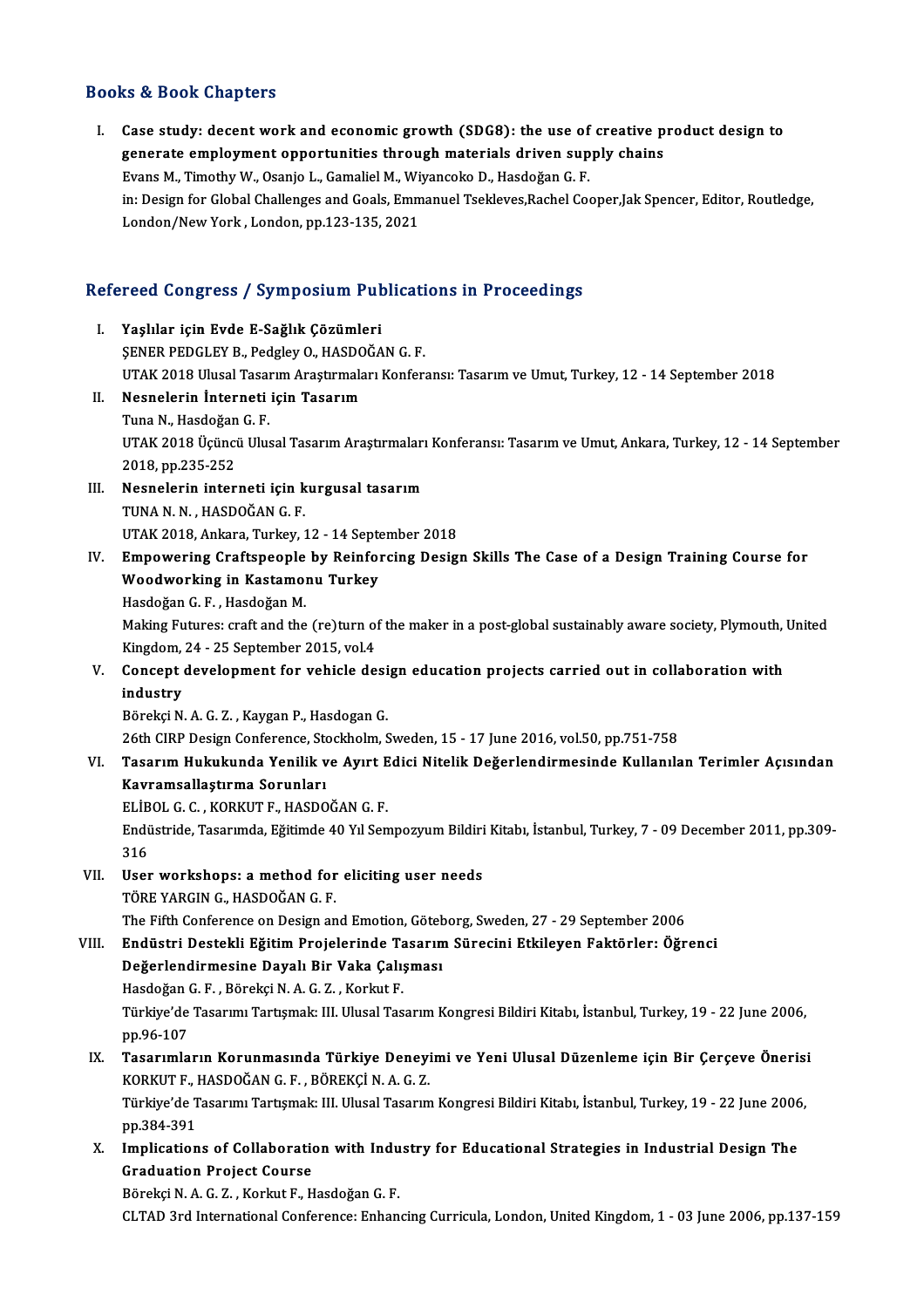- XI. Understanding user experience for scenario building: A case in public transport design Understanding user experience for scenario<br>HASDOĞAN G.F., BÖREKÇİN.A.G.Z., KORKUT F.<br>International Cenference en Centemperary Excen International Conference on Contemporary Ergonomics, Cambridge, United Kingdom, 4 - 06 April 2006, pp.189-<br>193 HASI<br>Inter<br>193 International Conference on Contemporary Ergonomics, Cambridge, United Kingdom, 4 - 06 April 2006, p<br>193<br>XII. Understanding user experience for scenario building: A case in public transportation design<br>HASDOČAN C E PÖPEKCI
- 193<br>Understanding user experience for scenario<br>HASDOĞAN G.F., BÖREKÇİ N.A.G.Z., KORKUT F.<br>Contemperary Ergenemiss 2006 Leughbereugh Understanding user experience for scenario building: A case in public transportation<br>HASDOĞAN G.F., BÖREKÇİ N.A.G.Z., KORKUT F.<br>Contemporary Ergonomics 2006, Loughborough, United Kingdom, 4 - 06 April 2006, pp.189-193<br>Clas

HASDOĞAN G. F. , BÖREKÇİ N. A. G. Z. , KORKUT F.<br>Contemporary Ergonomics 2006, Loughborough, United Kingdom, 4 - 06 April 2006, pp.189-193<br>XIII. Glass Packaging for Food and Beverage Products Design Process and Innovat Contemporary Ergonomics 2006, Loughborough, United Kingdom, 4 - 06 April 2006, pp.189-193<br>Glass Packaging for Food and Beverage Products Design Process and Innovation Stra<br>Educational Project Glass Packaging for Food and Beverage Pro<br>Educational Project<br>BÖREKÇİ N. A. G. Z. , KORKUT F., HASDOĞAN G. F.<br>W. International Baskaging Congress and Evhibiti

BÖREKÇİN A.G.Z., KORKUT F., HASDOĞAN G.F.

IV. International Packaging Congress and Exhibition-Presentations, İzmir, Turkey, 8 - 11 December 2005, vol.2,<br>pp.637-646 IV. International Packaging Congress and Exhibition-Presentations, İzmir, Turkey, 8 - 11 December 2005, vol.2,<br>pp.637-646<br>XIV. Digital Technologies Expanding the Boundaries of User Product Interaction An Educational Pr

pp.637-646<br>Digital Technologies Expa<br>on User Interface Design<br>HASDOČAN C E - KOPKUT E Digital Technologies Expa<br>on User Interface Design<br>HASDOĞAN G.F., KORKUT F.<br>ICSID 2nd Educational Confor

HASDOĞAN G.F., KORKUT F.

on User Interface Design<br>HASDOĞAN G. F. , KORKUT F.<br>ICSID 2nd Educational Conference: Critical Motivations and New Dimensions, Hanover, Germany, 5 - 07 September<br>2003, pp.165-169 ICSID 2nd Educational Conference: Critical Motivations and New Dimensions, Hanover, Germany, 5 - 07 September<br>2003, pp.165-169<br>XV. The Profession of Industrial Design in Turkey The Correspondence between Education and Prac

2003, pp.165-169<br>The Profession of Indu<br>Korkut F., Hasdoğan G. F.<br>IDATER 08: International The Profession of Industrial Design in Turkey The Correspondence between Education and<br>Korkut F., Hasdoğan G. F.<br>IDATER 98: International Conference on Design and Technology Educational Research and Curriculum<br>Development

Korkut F., Hasdoğan G. F.<br>IDATER 98: International Conference on Design and Technology Educationa<br>Development, Leicester, United Kingdom, 24 - 26 August 1998, pp.125-131 Development, Leicester, United Kingdom, 24 - 26 August 1998, pp.125-131<br>Other Publications

**ther Publications<br>I. 2018 Graduation Projects Catalogue<br>Sener Pedgley B. Pedgley O. E. Heedoğan** Şener Pedgley B., Pedgley O.F., Hasdoğan G.F.<br>Other, pp.1-112, 2018 2018 Graduation Pr<br>Şener Pedgley B., Pedg<br>Other, pp.1-112, 2018

### Supported Projects

Supported Projects<br>HASDOĞAN G. F. , TUNA N. N. , Project Supported by Higher Education Institutions, Nesnelerin İnterneti İçin Tasarım,<br>2018 - 2020 5 dpp 5 r c d<br>HASDOĞAN<br>2018 - 2020<br>HASDOĞAN 6 HASDOĞAN G. F. , TUNA N. N. , Project Supported by Higher Education Institutions, Nesnelerin İnterneti İçin Tasarım,<br>2018 - 2020<br>HASDOĞAN G. F. , Project Supported by Higher Education Institutions, Kurumsal İşbirliği Ve Yö

2018 - 2020<br>HASDOĞAN G. F. , Project Supported by Higher Education Institutions, Kurumsal İşbirliği Ve Yönetimi Sistemi (kibis),<br>2010 - 2019 HASDOĞAN G. F. , Project Supported by Higher Education Institutions, Kurumsal İşbirliği Ve Yönetimi Sistemi (kibis),<br>2010 - 2019<br>Özgen Koçyıldırım D., Hasdoğan G. F. , Turhan S., Project Supported by Higher Education Insti

2010 - 2019<br>Özgen Koçyıldırım D., Hasdoğan G. F. , 1<br>Ve Yönetimi Sistemi kibis, 2010 - 2011 Ve Yönetimi Sistemi kibis, 2010 - 2011<br>Contractual Researches

HASDOĞAN G.F., Tüketici Elektroniğinde Ürün Farklılaştırma, Farklı kullanıcı Beklentilerine Özelleşmiş All-in-One PC Tasarımı,2011 -2013

## Activities in Scientific Journals

ODTÜ Mimarlık Fakültesi Dergisi, Publication Committee Member, 2015 - 2020